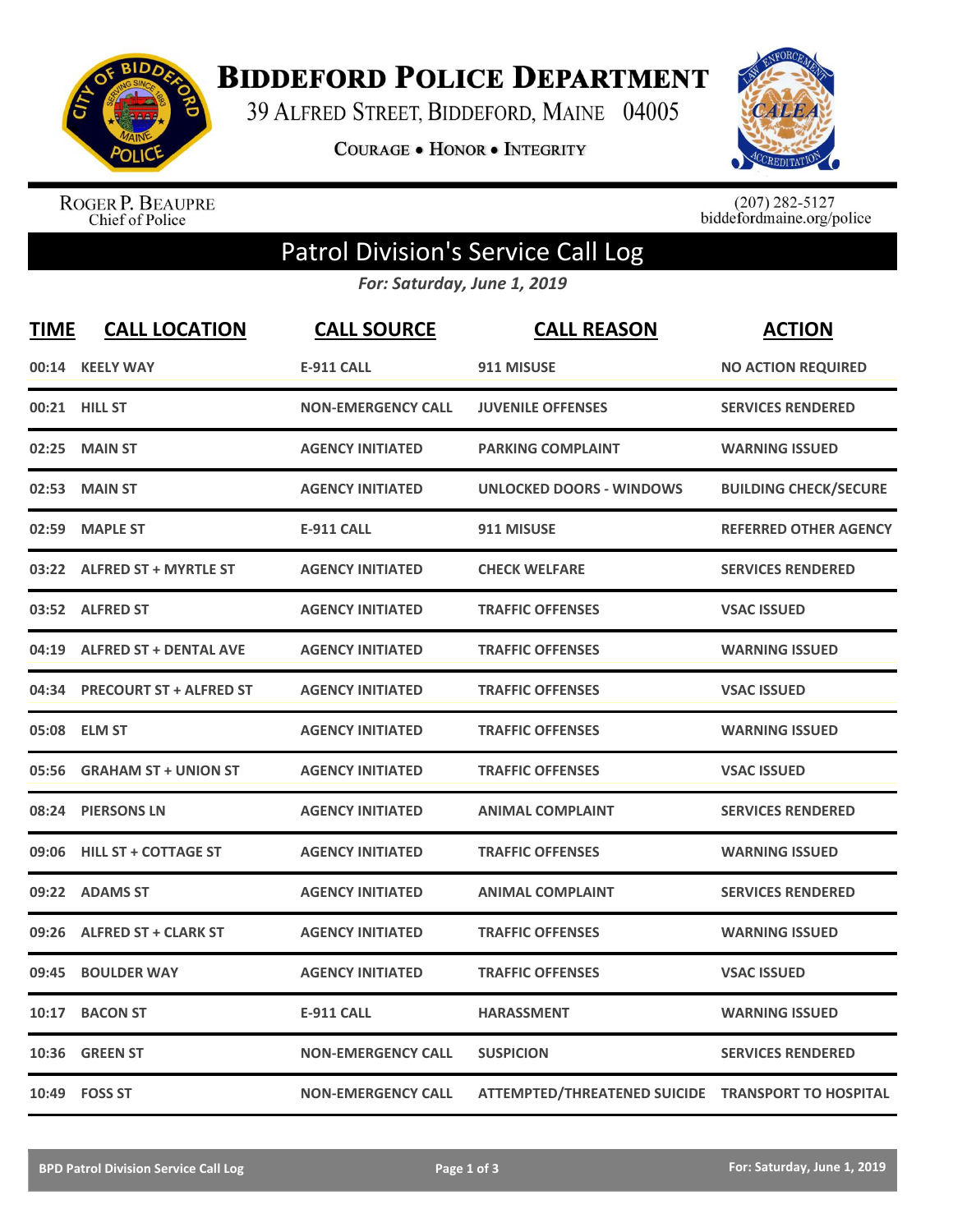| <b>TIME</b> | <b>CALL LOCATION</b>                                                                                                                      | <b>CALL SOURCE</b>        | <b>CALL REASON</b>                                                                                  | <b>ACTION</b>                |
|-------------|-------------------------------------------------------------------------------------------------------------------------------------------|---------------------------|-----------------------------------------------------------------------------------------------------|------------------------------|
|             | 11:14 WASHINGTON ST                                                                                                                       | <b>NON-EMERGENCY CALL</b> | <b>DRUNKENNESS</b>                                                                                  | <b>TRANSPORT TO HOSPITAL</b> |
|             | 11:17 CRESCENT ST                                                                                                                         | <b>E-911 CALL</b>         | 911 MISUSE                                                                                          | <b>WARNING ISSUED</b>        |
|             | 11:34 ALFRED ST                                                                                                                           | <b>AGENCY INITIATED</b>   | <b>PAPERWORK</b>                                                                                    | <b>PAPERWORK SERVED</b>      |
|             | 11:36 SULLIVAN ST                                                                                                                         | <b>NON-EMERGENCY CALL</b> | <b>DISTURBANCE / NOISE</b>                                                                          | <b>NEGATIVE CONTACT</b>      |
|             | 11:46 ALFRED ST                                                                                                                           | <b>AGENCY INITIATED</b>   | <b>TRAFFIC OFFENSES</b>                                                                             | <b>WARNING ISSUED</b>        |
|             | 13:15 ALFRED ST                                                                                                                           | <b>E-911 CALL</b>         | 911 MISUSE                                                                                          | <b>NO ACTION REQUIRED</b>    |
|             | 13:48 HILL ST                                                                                                                             | <b>E-911 CALL</b>         | 911 MISUSE                                                                                          | <b>NO ACTION REQUIRED</b>    |
|             | 14:20 PIERSONS LN                                                                                                                         | <b>AGENCY INITIATED</b>   | <b>ANIMAL COMPLAINT</b>                                                                             | <b>SERVICES RENDERED</b>     |
|             | 14:36 PIKE ST                                                                                                                             | <b>NON-EMERGENCY CALL</b> | <b>PAPERWORK</b>                                                                                    | <b>SERVICES RENDERED</b>     |
|             | 15:08 MAIN ST                                                                                                                             | <b>AGENCY INITIATED</b>   | <b>ALL OTHER</b>                                                                                    | <b>SERVICES RENDERED</b>     |
|             | 15:09 DIAMOND ST                                                                                                                          | <b>NON-EMERGENCY CALL</b> | <b>BURGLARY</b>                                                                                     | <b>BUILDING CHECK/SECURE</b> |
|             | 15:21 ANDREWS RD                                                                                                                          | <b>E-911 CALL</b>         | 911 MISUSE                                                                                          | <b>NO ACTION REQUIRED</b>    |
|             | 16:00 PEARL ST                                                                                                                            | <b>E-911 CALL</b>         | 911 MISUSE                                                                                          | <b>NO ACTION REQUIRED</b>    |
| 16:50       | <b>GOLDEN AVE</b>                                                                                                                         | <b>NON-EMERGENCY CALL</b> | <b>BRUSH / GRASS FIRE</b>                                                                           | <b>EXTINGUISHED</b>          |
|             | <b>16:53 BIDDEFORD GATEWAY CTR</b>                                                                                                        | <b>AGENCY INITIATED</b>   | <b>TRAFFIC OFFENSES</b>                                                                             | <b>WARNING ISSUED</b>        |
|             | 17:30 MAIN ST                                                                                                                             | <b>NON-EMERGENCY CALL</b> | <b>PARKING COMPLAINT</b>                                                                            | <b>SERVICES RENDERED</b>     |
|             | 18:18 FEDERAL ST + FRANKLIN ST                                                                                                            | <b>AGENCY INITIATED</b>   | <b>ALL OTHER</b>                                                                                    | <b>SERVICES RENDERED</b>     |
|             | 19:13 ALFRED ST<br><b>CHARGE: CRIMINAL MISCHIEF</b><br><b>CHARGE: DOMESTIC VIOLENCE ASSAULT</b><br>CHARGE: SALE/USE OF DRUG PARAPHERNALIA | <b>E-911 CALL</b>         | <b>DOMESTIC COMPLAINTS</b><br>OFFENDER: KYLE JEFFERSON TIPPETT  AGE: 19  RESIDENT OF: BIDDEFORD, ME | <b>ARREST(S) MADE</b>        |
|             | 19:23 GRAHAM ST                                                                                                                           | <b>WALK-IN AT STATION</b> | <b>SUSPICION</b>                                                                                    | <b>REPORT TAKEN</b>          |
|             | 19:23 HILL ST                                                                                                                             | <b>E-911 CALL</b>         | 911 MISUSE                                                                                          | <b>NO ACTION REQUIRED</b>    |
|             | 19:24 MAIN ST                                                                                                                             | <b>NON-EMERGENCY CALL</b> | <b>PARKING COMPLAINT</b>                                                                            | <b>PARKING TICKET ISSUED</b> |
|             | 19:29 HORRIGAN CT                                                                                                                         | <b>NON-EMERGENCY CALL</b> | <b>DISTURBANCE / NOISE</b>                                                                          | <b>SERVICES RENDERED</b>     |
|             | 19:43 MARINER WAY                                                                                                                         | <b>E-911 CALL</b>         | 911 MISUSE                                                                                          | <b>UNABLE TO LOCATE</b>      |
|             | 20:45 WEST ST                                                                                                                             | <b>WALK-IN AT STATION</b> | <b>CRIMINAL MISCHIEF</b>                                                                            | <b>REPORT TAKEN</b>          |